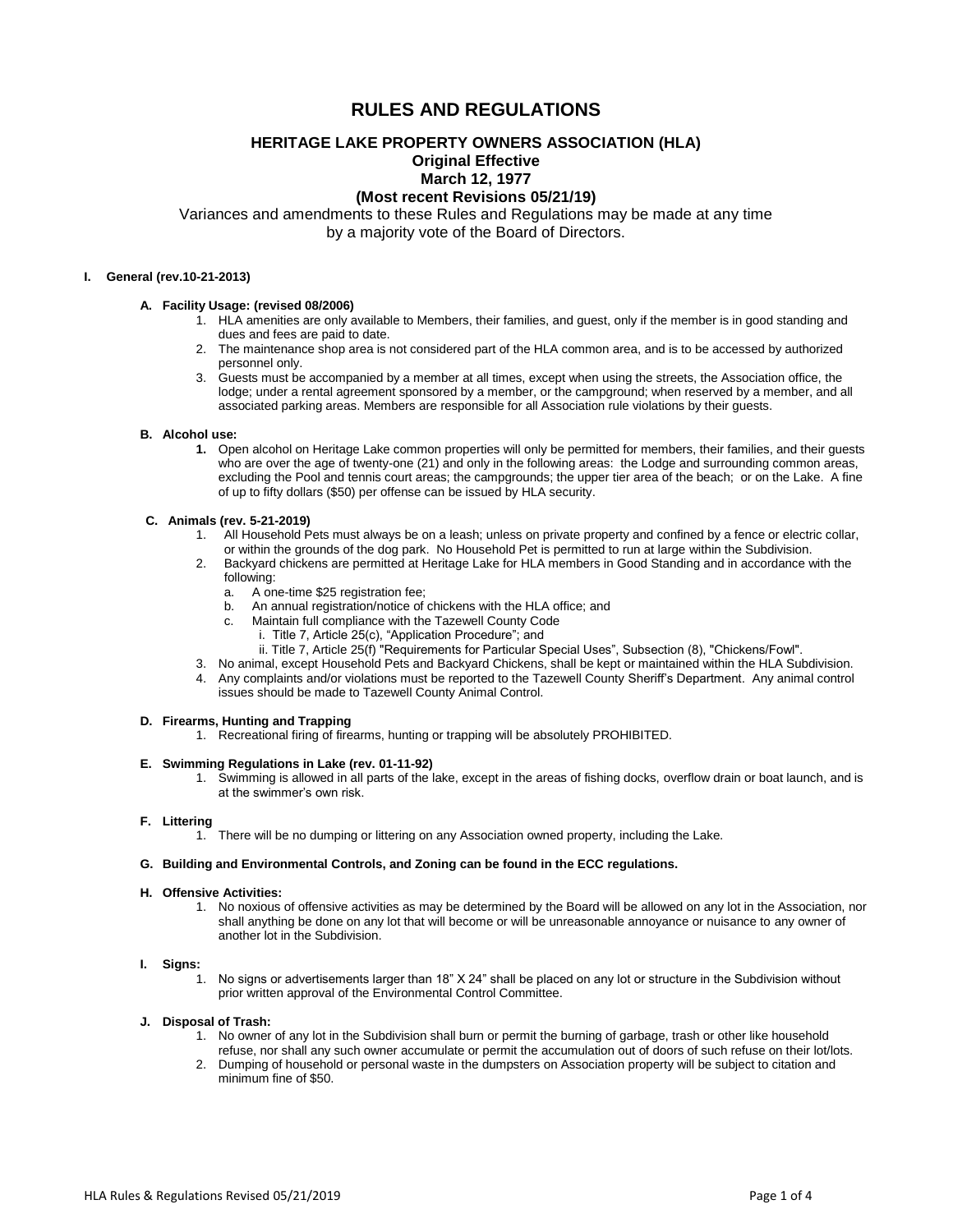# **II. MOTOR VEHICLE (revised 1-11-92)**

# **A. Speed Limits**

- 1. No vehicle will be driven upon any road of the subdivision at a speed greater than is reasonable and proper with regard to traffic conditions and the use of the road or endangers the safety of any person or property.
- 2. No person will drive a vehicle upon any road of this subdivision greater than the applicable statutory or posted maximum speed established by the Association.
- 3. Unless some other speed restriction is established under these Rules and Regulations, maximum speed limit in the subdivision is:
	- a. Heritage Drive 30 miles per hour (rev. 1-15-92)
	- b. Bradford Drive 30 miles per hour (rev. 1-15-92)
	- c. Westminster Drive 30 miles per hour (rev. 1-15-92)
	- **d.** All other roads 20 miles per hour (rev. 1-15-92)

# **B. Weight and Height Restrictions**

- 1. No vehicle, trailer, or cargo may be driven upon any Subdivision roads exceeding a weight limit of 6 tons (12,000 lbs.) from the period of January 1 through April 15. Unless given proper permission by the Subdivision Board.
- 2. A minimum fine of \$500.00 (five hundred dollars) will be levied for road weight limit violations. All fees and costs associated with collection of fines will be applied against the property of the Heritage Lake Association member responsible for contracting the overweight vehicle.

#### **C. Mufflers**

1. All motorized vehicles shall have the proper muffler device.

#### **D. Parking**

1. No vehicle, boat, or camper, or other motor vehicle shall be parked on any street or shoulder in the subdivision for longer than 48 hours, unless parked on a designated, ECC Committee approved parking space on the Member's property.

#### **E. Operation of Motor Vehicle - Valid License (Adopted 11-13-93)**

1. No person shall operate a licensed motor vehicle on property located within Heritage Lake Subdivision unless that person shall have first obtained a driver's license or instruction permit valid in the State of Illinois or some other state at the time and place of operation.

#### **F. Citations**

- 1. Citations must be paid within thirty (30) days of issuance.
- 2. Fines are \$50.00 (fifty dollars) if paid within the thirty (30) day period; \$100.00 (one hundred dollars) if paid within thirty one (31) to sixty (60) days; \$150.00 (one hundred fifty dollars) if paid after sixty one (61) days, except when filing an appeal, where upon the period shall start on the day the appeal is denied.
- **3.** Appeals must be brought before the Board of Directors at the next regular monthly meeting; the appeal must be submitted to the office within 5 days of receiving a fine.

# **G. Vehicle Identification**

**1.** All members must have the current year Association Member sticker visibly displayed on each vehicle that they own (excluding motorcycles) no later than March 15.

# **III. Golf Cart, Utility Cart and ATVs Policy (Added 5/21/2019)**

- A. **Policy** To ensure the safe operation of golf carts, utility vehicles, and ATVs on HLA property.
	- 1. All golf carts, utility vehicles and ATVs [hereinafter "carts"] operated on HLA property must be registered with the HLA Office.
	- 2. HLA will provide a sticker for each registered cart. The sticker shall be displayed on the left front fender of the cart.
	- 3. All cart drivers must have valid driver's license.
	- 4. Carts shall be operated with courtesy, care, and consideration for the safety of pedestrians and property.
	- 5. Carts shall only be driven on established HLA roadways and parking areas.
	- 6. Carts driven on HLA roadways must adhere to all Illinois traffic laws and regulations, including, but not limited to, speed limit, DUI, and distracted driving laws, such as the prohibited use of electronic devices. Carts must also adhere to the HLA rules and regulations concerning motor vehicles.
	- 7. Carts shall yield the right-of-way to all other vehicular traffic and pedestrians.
	- 8. Carts shall only be operated on HLA property during daylight hours not earlier than one-half hour following sunrise and not later than one-half hour before sunset.
	- 9. Headlights and taillights on carts are to be illuminated during operation.

#### **B. Equipment**

- 1. Carts shall be equipped with a rear-mounted slow-moving-vehicle orange triangle.
- Carts shall be equipped with a rear-viewing mirror.
- 3. Carts shall have working headlights and taillights, which shall be used at all time.
- 4. Carts shall be equipped with an audible horn or other warning device.
- 5. Carts shall not be modified in any manner that affects the manufacturer's recommended mode of operation, speed, or safety.
- 6. Carts shall have working headlights and taillights.

#### **C. Citations/Violations**

1. Failure to comply with the HLA Golf Cart, Utility Vehicle, and ATV Policy may [in addition to any other remedies available to the HLA] result in a warning, fine, and/or revocation of the HLA cart registration privileges. The fine assessment range is not less than \$25 and not more than \$100 per incident, depending on the egregiousness of the violation.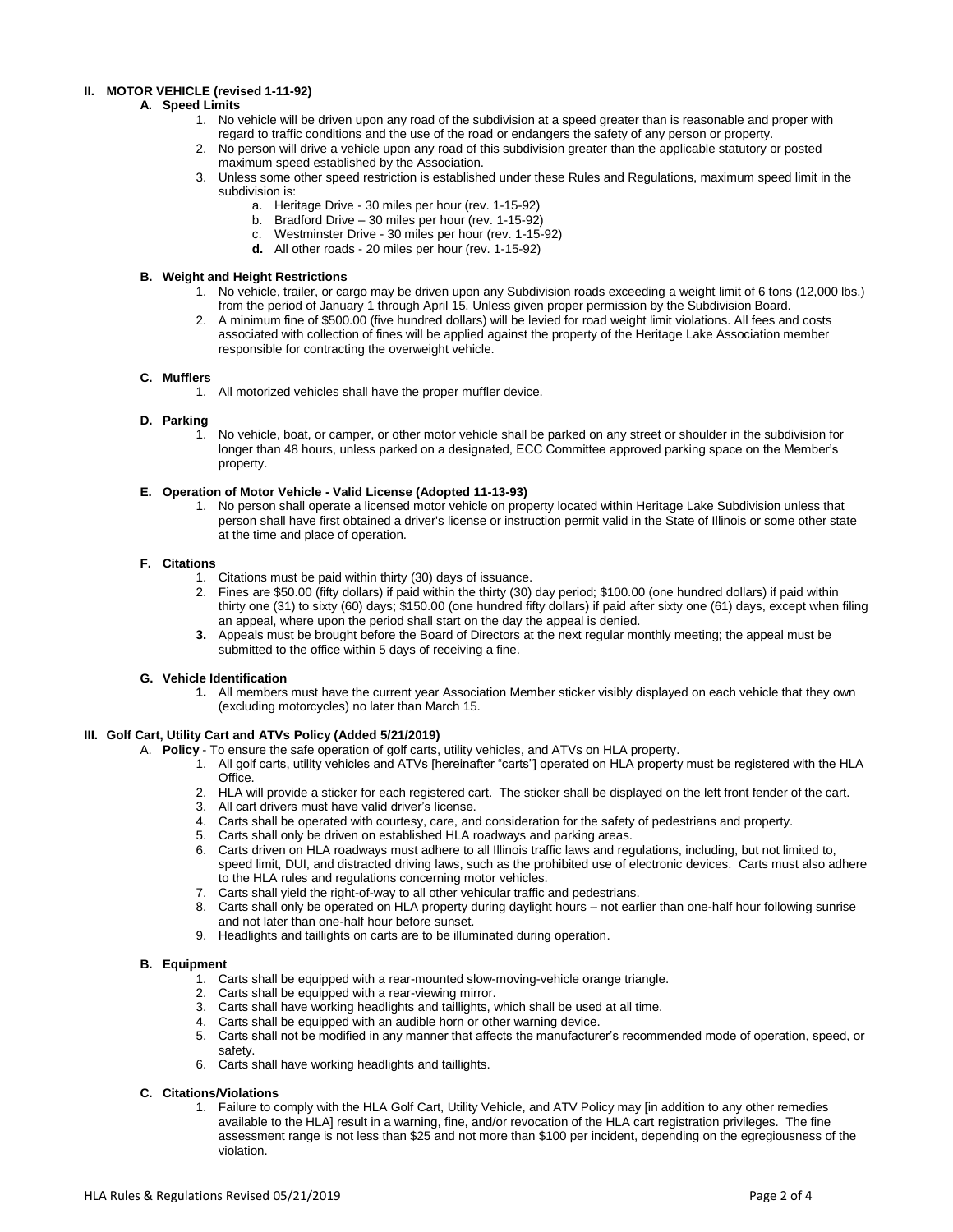#### **D. Accidents**

1. Drivers involved in any accident must immediately report the incident to the Tazewell County Sheriff's Office. A copy of the police report will be submitted to the HLA office.

#### **E. Insurance**

- 1. Cart owners are responsible for any personal injury or property damage caused by cart operation. HLA assumes no liability for accidents, misuse, theft, damage, injury, or any other occurrence or mishap arising from cart operation on HLA property.
- 2. The owner of any cart operated on HLA property must purchase a golf cart, utility vehicle, and/or ATV insurance policy covering the basic liability coverage recommended by the State of Illinois to cover vehicles traveling on public roadways.

#### **IV. AMENITIES**

# **A. Campgrounds (rev. 10-21-2013)**

- 1. All campers must be courteous to the other campers.
- 2. Camping fees for improved sites are \$5.00 per night; unimproved/tent sites are \$3.00 per night. Extended stay sites must pay in advance \$100.00 dollars per month (rev. 10-21-2013)
- 3. QUIET HOURS are from 11:00p.m. until 7:00 a.m.
- 4. Campgrounds will be open from Memorial Day to Labor Day weekends.
- 5. Campers or RVs may camp for the entire campground season, if paid in advance, and if the owner maintains and keeps the camp sight clean and free of trash.
- 6. All campers including tents must display their lot and unit number, of the member, or the sponsoring member.
- 7. Motor vehicles must be on hard surfaces at all times.
- 8. All campground users must comply with all of the Heritage Lake Rules and Regulations.
- 9. Two or more complaints or the breaking of any rule may result in eviction by security.
- 10. Heritage Lake Association IS NOT responsible for personal property at the campgrounds.
- 11. Campsites are available on a first-come first-serve basis. No campsites may be reserved.
- 12. All trailers are to be kept mobile at all times.
- 13. No waste water is to be drained on the ground, but only in a closed container and emptied periodically by the owner. (COUNTY HEALTH DEPARTMENT ORDERS)
- 14. All campfires are to be in a metal rim only. No fires on the ground.
- 15. No dishes are to be washed in the bath house, other than in the sink area by the wash house.
- 16. No supplies are to be removed from the bathhouse, please be courteous to other members.
- 17. Fish cleaning is to be done only at the designated place, and all leftovers are to be put in a plastic bag and disposed of properly.
- 18. All pets shall be on a leash except in the fenced area designated for dogs and pets, and kept under control by the owner. Owners are responsible for cleaning up after their pets.
- 19. All groups of ten (10) or more are to check in at the Association office.
- 20. No one camper shall monopolize a hydrant. Water shall be available to all campers in the area.
- 21. Picnic tables MUST be left at the campground.
- 22. No storage area will be available.
- 23. Campsites must be maintained and picked up before leaving.

#### **B. Lodge Usage**

**1.** Refer to the LODGE LEASE AGREEMENT for rules and fees, copies available at HLA office.

# **C. Boating Restrictions**

- 1. No watercraft or floatation device of any kind over 30 feet in length is permitted on the lake unless approved by the Subdivision Board.
- 2. Boats with the facilities to discharge waste SHALL NOT allow discharge of such waste into the lake.
- 3. No boating is allowed in the marked beach area.
- 4. Operation of gas motors in Heritage Lake is prohibited (unless specifically approved in writing by the HLA Board of Directors)
- 5. Boats can only use Electric motors that are limited to a maximum equivalent of a five (5) horsepower gasoline motor. 6. All boating rules and regulations apply and boaters are to use safe and courteous conduct.
- 7. Boats that are stored out of the water on the shore east of the boat ramp, must be registered at the office and must be clearly marked with name and lot number. Boats can only be stored at the boat ramp area between Memorial Day and Labor Day.

# **D. Dock Restrictions**

- 1. All lake front owners may beach their boat, on their personal property. A lake front lot owner must have an approved permit from the Environmental Control Committee to erect a dock or pier, which is required to conform to CCE&Rs regulations.
- 2. All non-lake front lot owners must launch their boat at the designated launching ramp.
- 3. No boat may be beached on another property owner's lake front property without the owner's written permission.
- 4. Docking and boat care is the lot owner's responsibility. Boats left in the water over the winter are the responsibility of the owner to remove if damaged during winter months.
- 5. The docks along the Dam and beside the boat ramp are for launching boats and for fishing only.